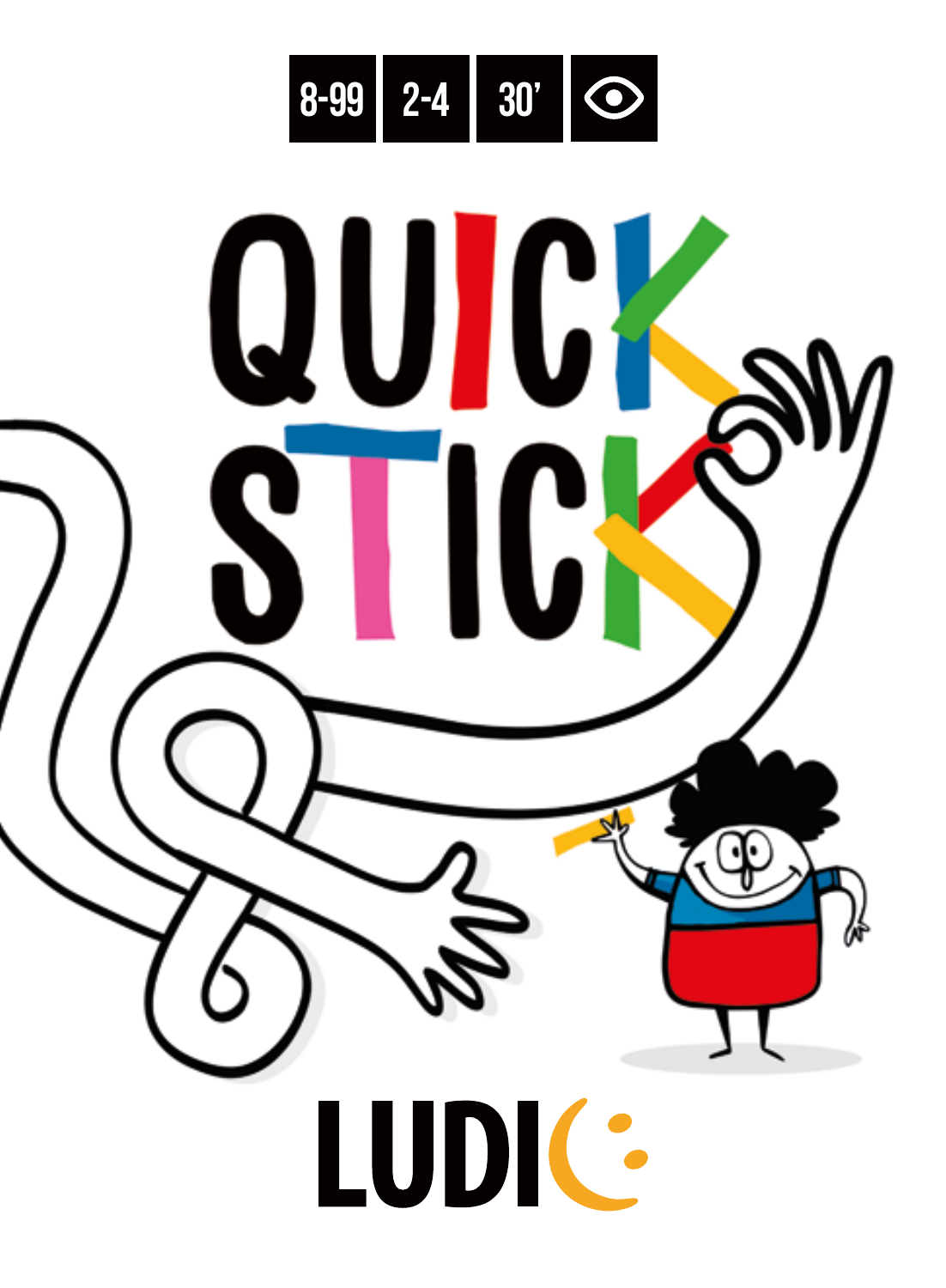# EN QUICK STICK

Age: 8-99 Players: 2-4 **Game Duration: 30 minutes** A game by: Martin Nedergaard Andersen Contents: 24 coloured strips, 1 deck of 55 cards: 1 spinner: 1 card console: Rules

Each player is given a set of 6 coloured strips (red. blue, green, yellow, pink and white). Shuffle the cards from the deck and place them face down in the gray area on the console. Keep the spinner close at hand.

## How to play

On each card there is a different figure showing 6 coloured strips. The first player who manages to get 8 cards (or more, if the players agree on a longer duration of the game) wins the game. The... thinnest player starts! He/she spins the spinner which will determine one of the following three challenges: figure, description or colour.



## **FIGURE**

The player whose turn it is draws a card and shows it to everyone for a few seconds. Then he/she places it face down on the white area of the console. All players (including the current player) must recreate the figure shown on the card using their

own strips, without necessarily respecting the position of the colours. The player who recreates the sequence first shouts "done!" If the player has carried out the task correctly, he/she wins a card drawing it from the deck, otherwise he/she skips one turn. If no one succeeds in the task, no cards are awarded.

### **DESCRIPTION**

The player whose turn it is draws a card, observes it without showing it to the other players and begins to describe it using his/her own words (no hand gestures allowed). The other players, based on his/her description, try to recreate the figure while also respecting the position of the coloured strips. The first to recreate the described image, shouts "done!" If the player has carried out the task correctly, both he/she and the current player win a card each and they draw it from the deck. Otherwise, the player who had incorrectly shouted "done!" skips one turn.



#### COLOUR

Proceed as in the Figure challenge, but in this case the players must select and place in front of them all those coloured strips that, in the figure of the observed card, do not touch the coloured strip represented on the back of the card at the top of the deck.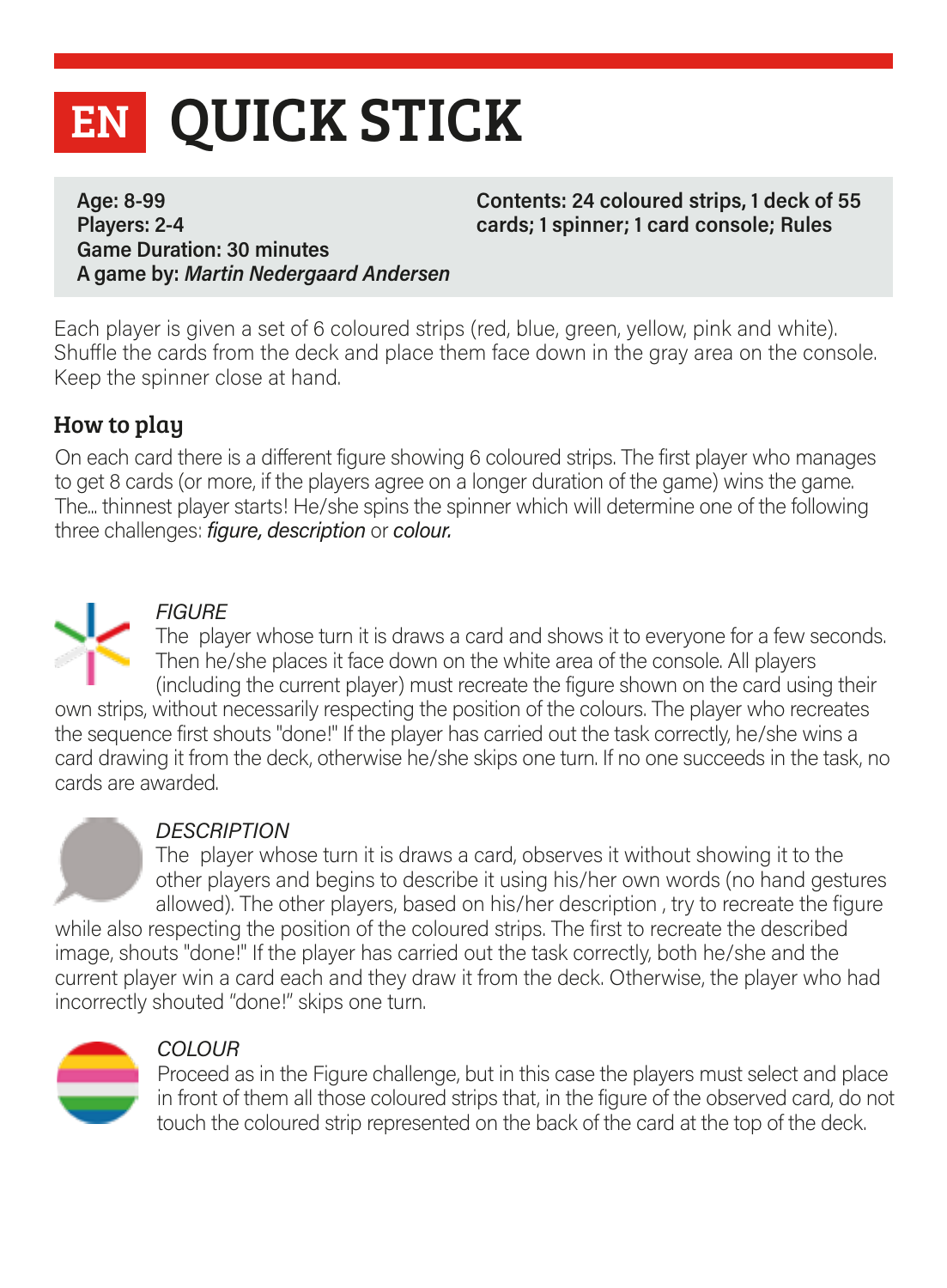## **QUICK STICK IT**

 $F^{\dagger}$ à: 8-99 Giocatori: 2-4 Durata: 30 minuti Un gioco di: Martin Nedergaard Andersen Contenuto: 24 stick colorati: 1 mazzo di 55 carte: 1 spinner: 1 plancia carte: Regolamento

A ciascun giocatore si distribuisce un set di 6 bastoncini colorati (rosso, blu, verde, giallo, rosa e bianco). Si mescolano le carte del mazzo e si dispongono coperte nell'apposito spazio grigio della plancia. Si tiene lo spinner a portata di mano.

## Svolgimento

Su ogni carta è rappresenta una figura diversa composta da 6 bastoncini colorati. Il primo giocatore che riesce a conquistare 8 carte (o più, se i giocatori si mettono d'accordo per una durata più lunga della partita) vince la gara.

Inizia il giocatore più... magro! Egli gira lo spinner che determinerà una delle seguenti tre sfide: figura, descrizione e colore.



## **FIGURA**

Il giocatore di turno pesca una carta e la mostra a tutti per alcuni secondi. Poi la ripone coperta nell'apposito spazio bianco della plancia. Tutti i giocatori (compreso quello di turno) devono ricreare la figura della carta utilizzando i propri bastoncini.

senza necessariamente rispettare la posizione dei colori. Il giocatore che ricrea la figura per primo lo dichiara dicendo "Fatto!". Se ha eseguito il compito correttamente vince una carta prendendola dal mazzo, altrimenti salta il turno successivo. Se nessuno riesce ad eseguire il compito, non vengono assegnate carte.

## **DESCRIZIONE**

Il giocatore di turno pesca una carta, la osserva senza farla vedere agli altri giocatori e inizia a descrivere con le parole la figura riportata sulla carta (sono vietati i gesti con le mani). Gli altri giocatori, sulla base della descrizione del giocatore di turno, provano a ricreare la figura rispettando anche la posizione dei bastoncini colorati. Il primo che ci riesce, lo dichiara dicendo "Fatto!" Se ha riprodotto correttamente la figura guadagna una carta prendendola dal mazzo e ne fa guadagnare una anche al giocatore di turno. Altrimenti rimane fermo un turno.



### COLORE

Si procede come nella sfida Figura, ma in questo caso i giocatori devono prendere e mettere davanti a sé i bastoncini colorati che, nella figura della carta osservata, non toccano il bastoncino del colore rappresentato sul retro della carta in cima al mazzo.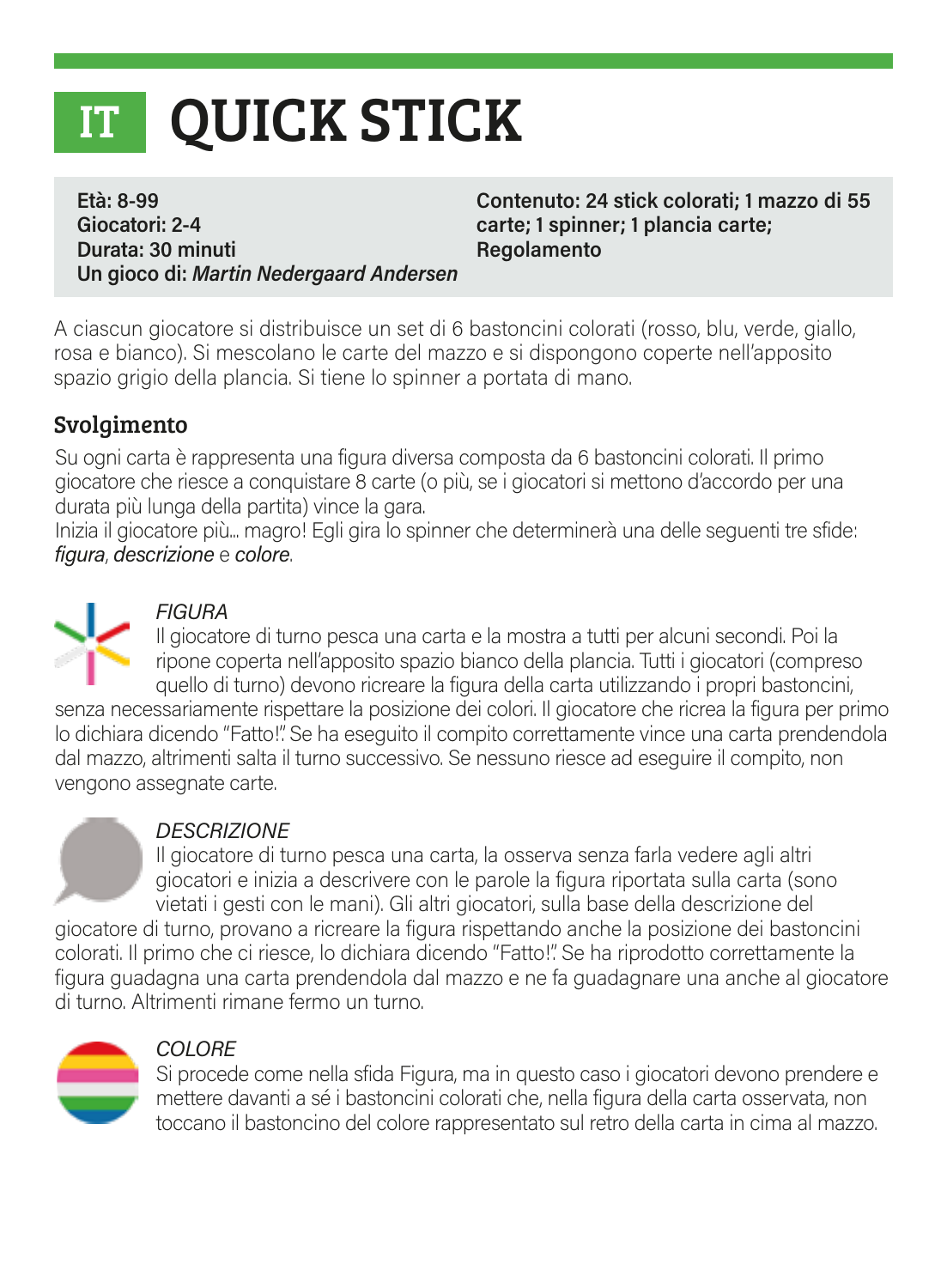# **FR QUICK STICK**

Age: 8-99 Nombre de joueurs : 2-4 Durée : 30 minutes **Conception : Martin Nedergaard Andersen** 

Contenu: 24 bâtonnets colorés : 1 paquet de 55 cartes : 1 girouette : 1 plateau à cartes : Règles du jeu

On distribue un set de bâtonnets colorés à chacun des joueurs (rouge, bleu, vert, jaune, rose et blanc). On mélange les cartes et on les dépose en tas, face cachée, sur l'espace gris prévu à cet effet sur le plateau. On place la girouette à portée de main.

## Déroulement

Une figure, composée de 6 bâtonnets colorés, est représentée sur chacune des cartes. Le premier joueur qui réussit à gagner 8 cartes (ou plus, si les joueurs sont d'accord pour jouer plus longtemps), sera le gagnant.

Le joueur, le plus ... mince commence ! Il fait tourner la girouette dont la flèche peut indiquer trois types de défis différents : figure, description et couleur.



## **FIGURE**

Le premier joueur pêche une carte et la montre aux autres pendant quelques secondes avant de la replacer, face cachée, sur l'espace blanc du plateau. Tous les joueurs (y compris celui qui a pêché la carte) doivent assembler la figure représentée

sur la carte avec leurs bâtonnets, sans obligatoirement respecter la position des couleurs. Le premier qui arrive à assembler la figure, le déclare en criant « Fini ! ». Si sa composition est correcte, il gagne la première carte de la pioche. Dans le cas contraire, il saute le tour suivant. Si aucun des joueurs ne réussit à reconstituer la figure, personne de gagne de carte.

### **DESCRIPTION**

Le joueur dont c'est le tour pêche une carte et l'observe, sans la montrer aux autres joueurs mais en leur décrivant la figure représentée à haute voix (les gestes sont interdits). Les autres joueurs doivent tenter de construire la figure, en respectant la position des couleurs, en suivant des indications fournies par le joueur. Le premier qui réussit à construire la figure crie « Fini ! ». Si sa figure est correcte, il gagne une carte et en fait gagner

une au joueur qui a décrit la figure. Dans le cas contraire, il saute le tour suivant.

### COULEUR

On procède comme dans le cas du défi figure, mais cette fois-ci, les joueurs doivent prendre et déposer devant eux les bâtonnets qui, dans la figure observée, ne touchent pas le bâtonnet de la couleur représentée au dos de la carte se trouvant au sommet de la pioche.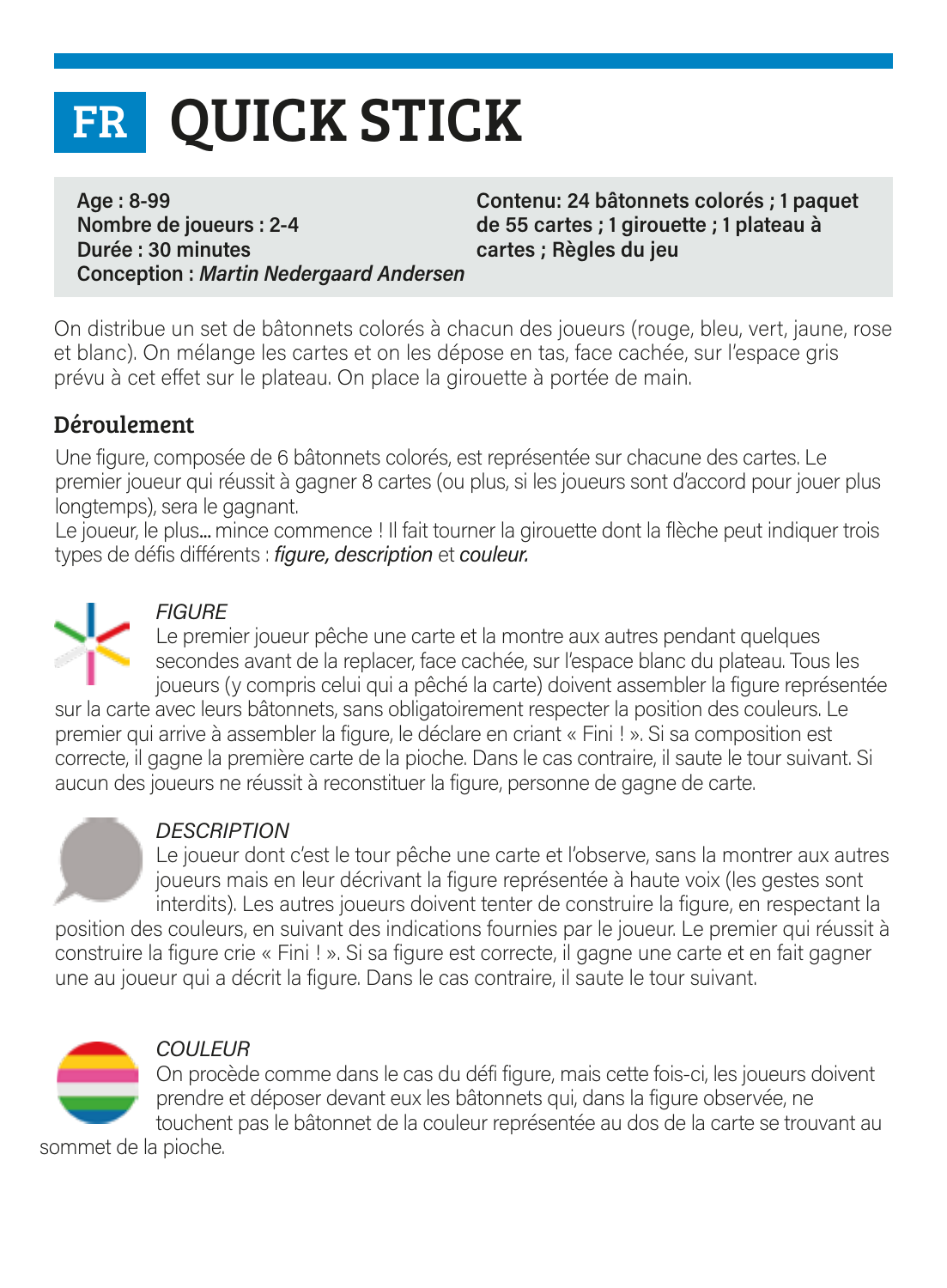## **QUICK STICK** ES<sup>1</sup>

**Edad: 8-99** Jugadores: 2-4 Duración: 30 minutos Un juego de: Martin Nedargaard Andersen

Contenido: 24 palitos de colores: 1 baraia de 55 cartas: 1 spinner: 1 tablero para las cartas: Reglamento

A cada jugador se le entrega un set de 6 palitos de colores (rojo, azul, verde, amarillo, rosa y blanco). Se mezclan las cartas de la baraja y se colocan tapadas en el espacio dedicado del tablero. Se coloca el spinner a mano.

## Desarrollo

En cada carta está representada una figura diferente formada por 6 palitos de colores. El primer jugador que logre conseguir 8 cartas (o más, si los jugadores se ponen de acuerdo para que la partida dure más) gana el juego.

Empieza el jugador... ¡más delgado! Tiene que girar el spinner, que va a determinar uno de estos 3 retos: figura, descripción y color.



## **FIGURA**

El jugador de turno roba una carta y se la enseña a todos durante unos segundos. Después la coloca, tapada, en el espacio blanco correspondiente del tablero. Todos los jugadores (incluido el de la ronda) tienen que reproducir la figura de la carta

empleando sus palitos, sin necesariamente respetar la posición de los colores. El primer jugador en reproducir la figura lo declara diciendo "¡Hecho!". Si ha realizado la tarea correctamente, gana una carta cogiéndola del montón; si no, no juega la siguiente ronda. Si nadie consigue llevar a cabo la tarea, no se entregan cartas.

## **DESCRIPCIÓN**

El jugador en ronda roba una carta, la observa sin enseñársela a los demás jugadores y empieza a describir con palabras la figura representada sobre la carta (están prohibidos los gestos de las manos). Los demás jugadores, sobre la base de la descripción del jugador en ronda, tratan de reproducir la figura, respetando también la posición de los palitos de colores. El primero en logarlo, lo declara diciendo "¡Hecho!" Si ha reproducido correctamente la figura, se queda con una carta cogiéndola del montón y también hace que el jugador en ronda se lleve una. De lo contrario, se queda parado una ronda.



### COLOR

Se juega como en el reto Figura, pero, en este caso, los jugadores tienen que coger y colocar delante de sí los palitos de colores que, en la figura de la carta observada, no toquen el palito del color representado en el reverso de la carta que está encima del montón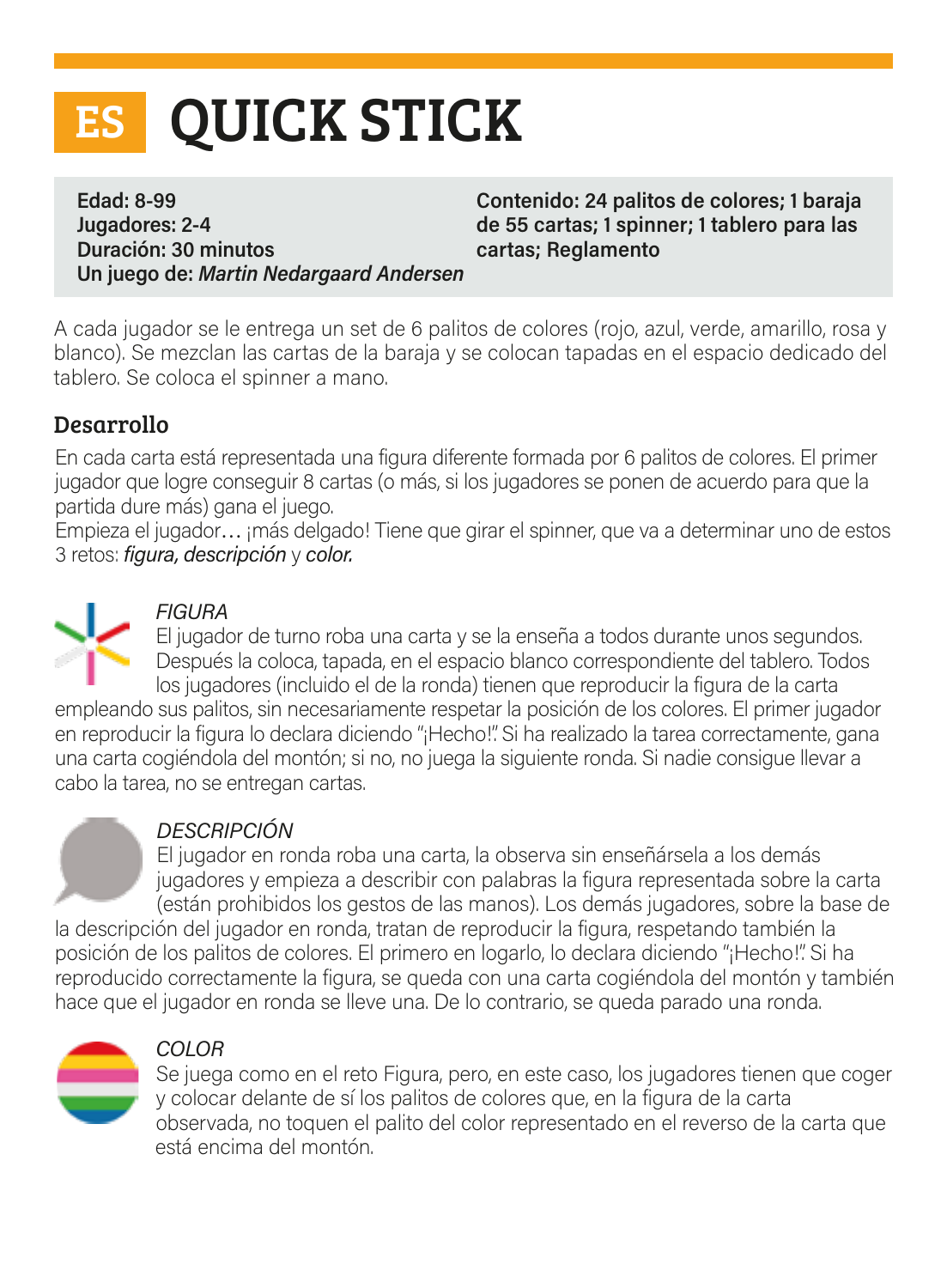# **QUICK STICK**

Alter: 8-99 Jahre Spieleranzahl: 2-4 Spieldauer: 30 Minuten Ein Spiel von: Martin Nedergaard Andersen

Inhalt: 24 farbige Stäbchen; 1 Stapel mit 55 Karten; 1 Spinner; 1 Spielfeld; Spielregeln

Jeder Spieler erhält einen Satz aus 6 farbigen Stäbchen (rot, blau, grün, gelb, rosa und weiß). Die Karten des Stapels werden gemischt und verdeckt im entsprechenden grauen Bereich des Spielfelds angeordnet. Der Spinner wird in Reichweite gehalten.

## Spielablauf

Auf jeder Karte ist eine andere, jeweils aus 6 farbigen Stäbchen bestehende Figur abgebildet. Der Spieler, der als Erster 8 Karten (oder auch mehr, wenn sich die Spieler auf eine längere Spieldauer einigen) ergattert, ist der Gewinner.

Der "dünnste" Spieler beginnt! Er dreht den Spinner, mit dem eine der folgenden drei Wettkampfvarianten festgelegt wird: Figur, Beschreibung und Farbe.



## **FIGUR**

Der Spieler, der am Zug ist, zieht eine Karte und zeigt sie ein paar Sekunden lang allen Mitspielern. Dann legt er sie verdeckt in den entsprechenden weißen Bereich des Spielfelds. Alle Spieler (einschließlich des Spielers, der an der Reihe ist) müssen die

Figur der Karte mit ihren Stäbchen nachbilden, wobei die Position der Farben nicht unbedingt eingehalten werden muss. Der Spieler, der die Figur als Erster nachbildet, ruft "Fertig!". Hat er die Aufgabe richtig ausgeführt, darf er eine Karte vom Stapel nehmen. Andernfalls muss er eine Runde aussetzen. Wenn es keinem gelingt, die Aufgabe auszuführen, werden keine Karten vergeben.

### **BESCHREIBUNG**

Der Spieler, der am Zug ist, zieht eine Karte und betrachtet sie aufmerksam, ohne sie den Mitspielern zu zeigen. Danach beginnt er, die Figur auf der Karte mit Worten zu beschreiben (Gesten sind nicht erlaubt). Anhand der Beschreibung des Spielers, der an der Reihe ist, versuchen die anderen Spieler, die Figur nachzubilden und dabei auch die richtige Position der farbigen Stäbchen einzuhalten. Der Spieler, der dies als Erster schafft, ruft "Fertig!". Wenn er die Figur richtig nachgebildet hat, dürfen sowohl er als auch der Spieler, der

gerade am Zug war, je eine Karte vom Stapel nehmen. Andernfalls setzt er eine Runde aus.

### **FARBE**

Es wird ähnlich wie beim Wettkampf "FIGUR" gespielt, doch bei dieser Variante müssen die Spieler diejenigen farbigen Stäbchen nehmen und vor sich hinlegen, die in der Figur der betrachteten Karte nicht das Stäbchen berühren, dessen Farbe auf der Rückseite der obersten Karte des Stapels abgebildet ist.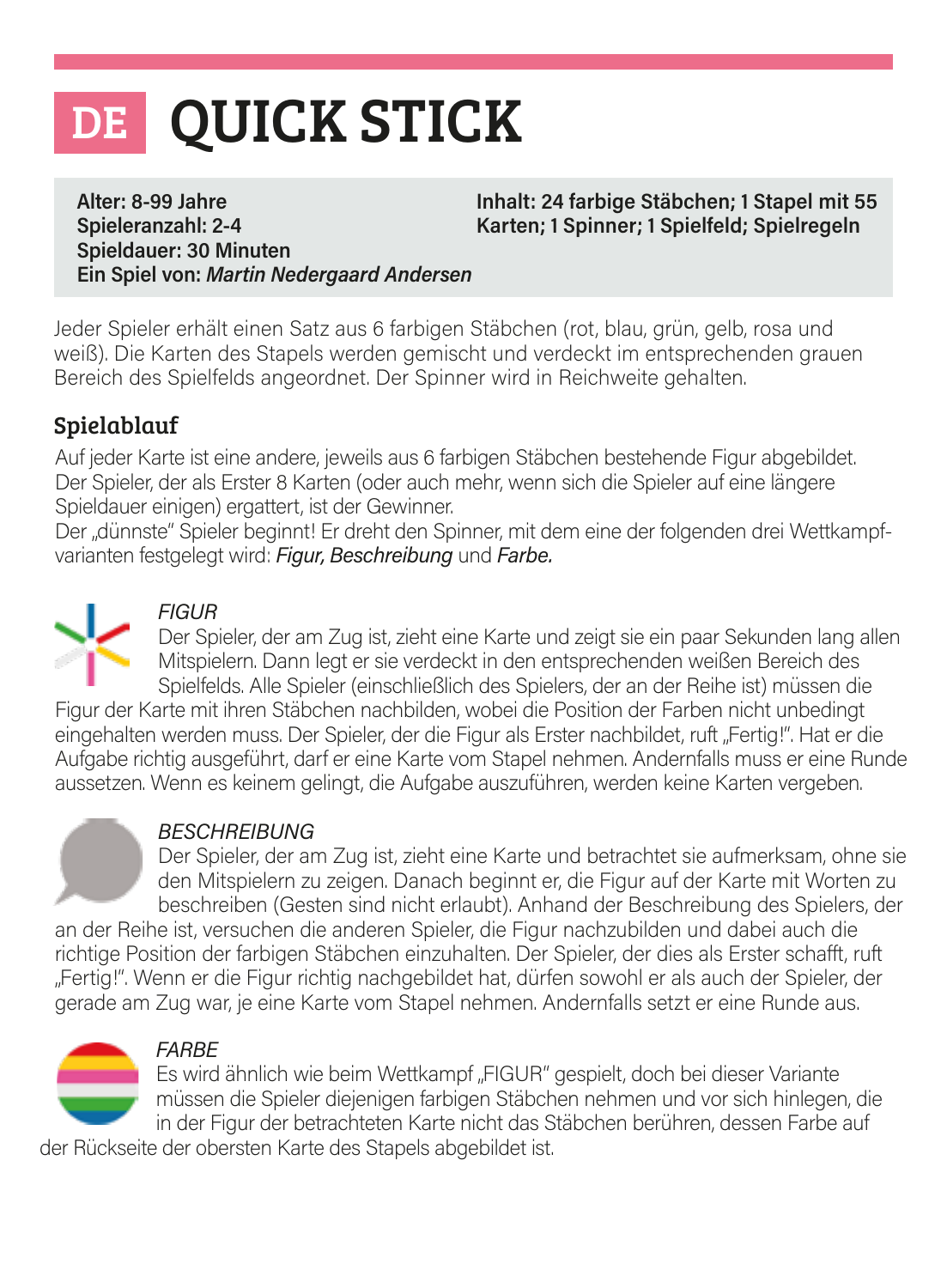## QUICK STICK PT

Idade: 8-99 Jogadores: 2-4 Duração: 30 minutos Um jogo de: Martin Nedergaard Andersen Conteúdo: 24 barras coloridas, 1 baralho de 55 cartas, 1 spinner; 1 tabuleiro de cartas; Regulamento

Distribui-se a cada jogador um conjunto de 6 barras coloridas (vermelho, azul, verde, amarelo, rosa, branco). Baralham-se as cartas do maço e dispõem-se viradas para baixo no respetivo espaço cinza do tabuleiro. Coloca-se o spinner preparado.

## Procedimento

Em cada carta está representada uma figura diferente composta por seis barras coloridas. O primeiro jogador a conseguir conquistar 8 cartas (ou mais, se os jogadores combinarem uma maior duração do jogo) ganha o jogo.

Começa o jogador mais... magro! Faz girar o spinner para determinar um dos três seguintes desafios: figura, descrição e cor.



## FIGURA

O iogador de turno pesca uma carta e mostra-a a todos durante alguns segundos. Em seguida, coloca-a virada para baixo no respetivo espaco branco do tabuleiro. Todos os jogadores (incluindo o jogador de turno) devem criar a figura da carta

utilizando as suas barras, sem necessariamente respeitar a posição das cores. O jogador que recriar primeiro a figura, declara-o dizendo "Feito!". Se realizou a tarefa corretamente, ganha uma carta tirando-a do maco, caso contrário, salta o próximo turno. Se ninguém conseguir realizar a tarefa não é atribuída nenhuma carta

## DESCRIÇÃO

O jogador de turno pesca uma carta, observa-a sem a mostrar aos outros jogadores e começa a descrever com palavras a figura apresentada na carta (os gestos com as mãos são proibidos). Os restantes jogadores, com base na descrição do jogador de turno, procuram recriar a figura respeitando também a posição das barras coloridas. O primeiro a acabar, declara-o dizendo "Feito!" Se tiver reproduzido corretamente a figura, ganha uma carta tirando-a do maço e faz com que o jogador de turno também ganhe uma. Caso contrário, fica sem ir a jogo um turno.



## COR

Procede-se da mesma forma como sucedida no desafio Figura, mas, neste caso, os jogadores devem tirar e colocar à sua frente as barras coloridas que, na figura da carta observada, não tocam na barra da cor representada no verso da carta no topo do baralho.